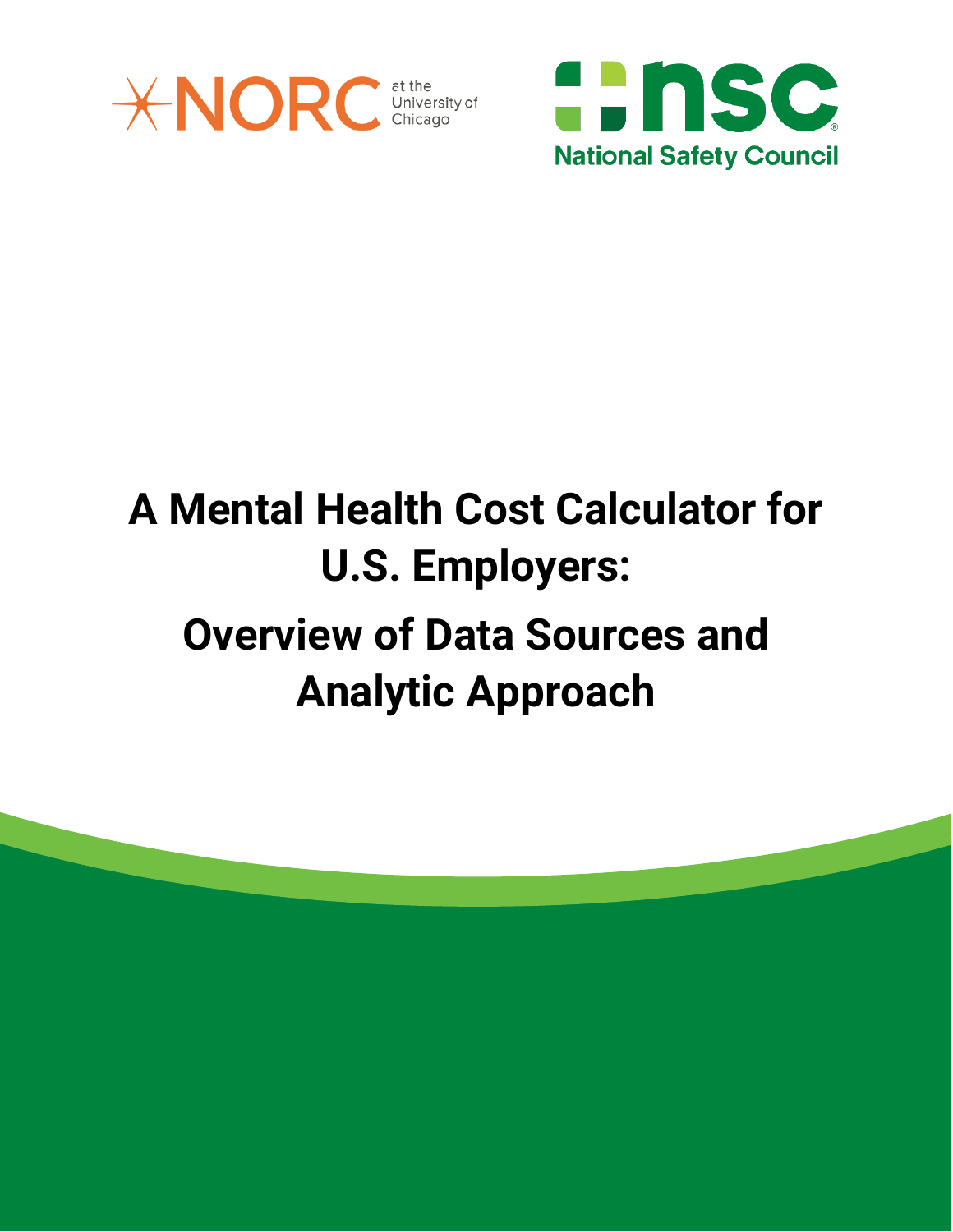### **The Mental Health Cost Calculator for Employers**

Workers and their families are stressed. More than one in 10 American workers (16.2 m[i](#page-3-0)llion adults) had at least one episode of serious psychological distress<sup>i</sup> in the previous 12 months. An additional 10.6 million Americans ages 12 to 65 years had at least one period of serious distress. The National Survey on Drug Use and Health  $(NSDUH)^{ii}$ , a large federal survey, collects information annually on the mental health, substance use and health status of Americans.

Mental illness and stress are among the most common and costly health conditions affecting Americans and their families. Although 61% of American teens and adults experiencing serious psychological distress are part of the workforce, employers may be unaware of the hidden costs associated with these conditions. Workplaces bear significant costs due to absenteeism, increased health care expenses and turnover, and lost productivity.

The Mental Health Cost Calculator for Employers combines results from the 2015 to 2018 National Surveys on Drug Use and Health (NSDUH) with the latest research on the costs of mental health problems for employers. The calculator is an easy-to-use tool designed to provide employers with specific information about the likely extent of stress, depression and co-occurring stress and substance use in their workforces and among their employees' families. It identifies the specific ways that untreated distress impacts employers' costs and provides an estimate of the dollars lost in days of work missed, excess turnover and replacement costs, and greater health care use by distressed workers and family members. The calculator also provides research-proven steps employers can take to help employees and their family members recover, and at the same time, increase the safety, health and productivity of their workplaces.

# *Sources of Data*

The primary data source for the Calculator is the public use data files from the four most recent years of the NSDUH. The Substance Abuse and Mental Health Services Administration (SAMHSA) surveys a nationally representative sample of approximately 69,000 persons ages 12 and above about lifetime, annual and past month use of alcohol and other drugs, mental health and certain medical conditions. The NSDUH interviews also collect information about mental and physical health symptoms, history of substance use and mental health treatment, and health care use. Demographic data include gender, race, age, ethnicity, educational level, job status, workplace characteristics and income. SAMHSA releases public use data files about 18 months



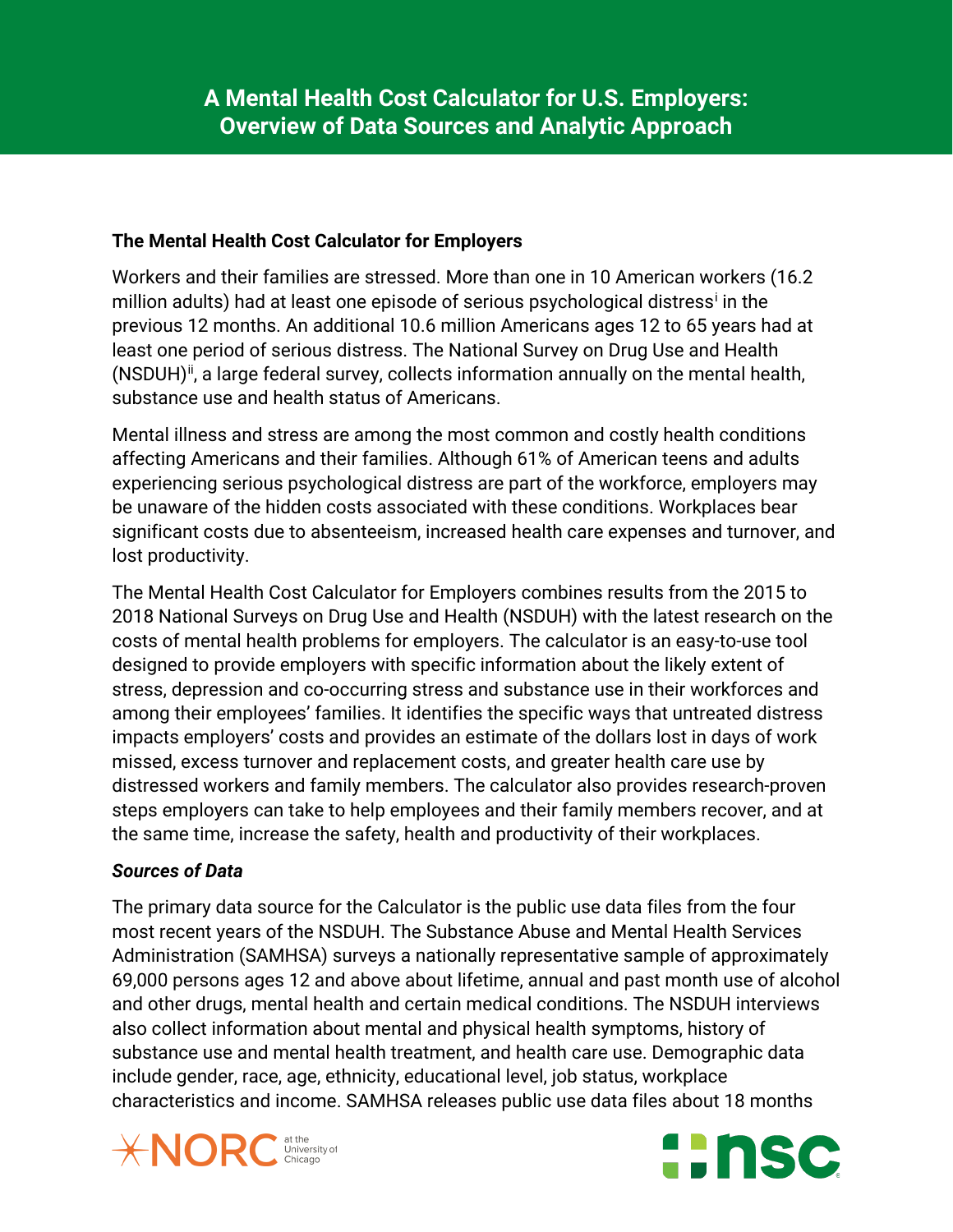after announcing summary results of the annual survey. The PUD files for the four years contain weighted, anonymized data from approximately 210,000 adolescents and adults. The research team analyzed the 2015-2018 NSDUH PUD respondents employed full- or part-time. About two-thirds of NSDUH respondents work full- or part-time (63%).

## *Estimating the Prevalence of Serious Psychological Distress (SPD) by Industry and Occupation*

Most people with SPDs work. NSDUH elicited information about employment status, industry sector and occupation through 2014. Workers were assigned to one of 16 industry sectors and to one of 14 occupational categories based on their current job. The proportion of NSDUH respondents who reported working in the various industries and occupations was consistent with proportions reported by the Bureau of Labor Statistics.<sup>[iii](#page-3-2)</sup> The prevalence of SPDs among workers in each industry sector and occupational category from the 2012-2014 NSDUH was used as the baseline for the Calculator. Industry- and occupation-specific rates were adjusted to account for changes in the prevalence of SPDs in each state from rates in 2012-2014 and state rates in 2015-2018.

# *Workdays Missed*

The NSDUH asks respondents who are employed how often they missed work due to illness and injury, and the number of days they skipped work in the past 30 days. Responses are summed and annualized to measure the total number of missed workdays per year. The costs of missed days were computed from the most recently available U.S. Bureau of Labor Statistics estimates of hourly wage plus fringe for each industry sector.<sup>iv</sup>

#### *Health Care Use*

NSDUH respondents are asked many questions about medical, substance use and mental health services they received in the 12 months prior to the survey. Costs of medical ser[v](#page-3-4)ices are derived from Federal surveys<sup>v</sup> and large commercial health plan data sources<sup>[vi](#page-3-5)</sup> of paid claim amounts. All costs are expressed in 2019 dollars, using the Federal government's medical consumer price index<sup>[vii](#page-3-6)</sup> and drug price index<sup>[viii](#page-3-7)</sup> to bring costs to 2019 levels.

#### *Turnover, Replacement and Training[ix](#page-4-0)*



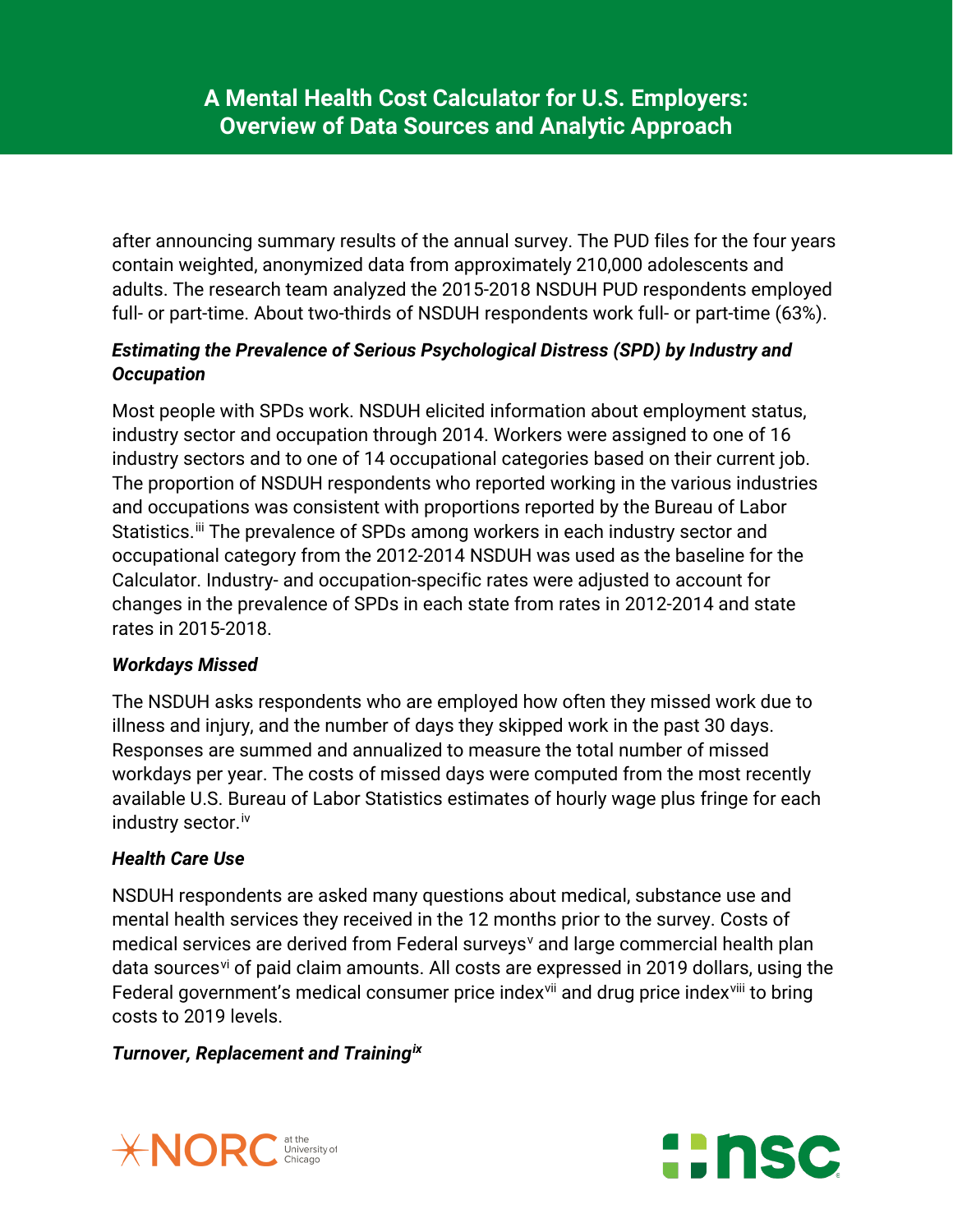Employed NSDUH respondents are asked how many employers they had in the prior 12 months. Research places the average cost to employers of recruiting and training replacement workers at 21 percent of an employee's annual fully loaded salary.<sup>[x](#page-4-1)</sup> For the Calculator, employers' turnover costs are computed from the difference in rates of one year turnover in each industry sector of workers with and without an SPD in the previous year and workers in recovery in that sector.

#### *Other Impacts on Work*

NSDUH asks additional questions about symptoms of depression, suicidal thoughts, plans and actions, and substance use. Participants in the survey are asked whether they had driven under the influence of alcohol, marijuana and/or illicit drugs in the previous 12 months.

<span id="page-3-7"></span>viii What are the recent and forecasted trends in prescription drug spending? By Rabah Kamal, Cynthia Cox Twitter, and Daniel McDermott KFF [https://www.healthsystemtracker.org/chart-collection/recent-forecasted-trends-prescription-drug](https://www.healthsystemtracker.org/chart-collection/recent-forecasted-trends-prescription-drug-spending/#item-growth-in-price-and-utilization-of-pharmaceuticals-has-varied-over-time_2019)[spending/#item-growth-in-price-and-utilization-of-pharmaceuticals-has-varied-over-time\\_2019](https://www.healthsystemtracker.org/chart-collection/recent-forecasted-trends-prescription-drug-spending/#item-growth-in-price-and-utilization-of-pharmaceuticals-has-varied-over-time_2019)





<span id="page-3-0"></span><sup>i</sup> The National Survey on Drug Use and Health (NSDUH) codes serious psychological distress within the past year if respondents reported periods of 2 weeks or longer of intense nervousness, hopelessness, restlessness, or things required great effort all, most or some of the time in the last 12 months. Serious psychological distress is not a diagnostic category in the DSM-5. Approximately 43% of adults in the workforce who had serious psychological distress also reported at least one major depressive episode in the prior year, and 57% reported at least one major depressive episode in their lifetime. Slightly fewer than one-fourth of distressed workers had a substance use disorder in the past year (24.4%), and one in five non-working adults reported co-occurring distress and substance use disorder. l

ii <https://www.samhsa.gov/data/data-we-collect/nsduh-national-survey-drug-use-and-health>

<span id="page-3-2"></span><span id="page-3-1"></span>iii Henderson R. Industry employment and output projections to 2024. Monthly Lab. Rev. 2015:138:1.

<span id="page-3-3"></span>iv Bureau of Labor Statistics Economic News Release: Table B-3 Average hourly and weekly earnings of all employees on private nonfarm payrolls by industry sector, seasonally adjusted[. http://www.bls.gov/news.release/empsit.t19.htm.](http://www.bls.gov/news.release/empsit.t19.htm) Table 6. Employer costs per hour worked for employee compensation and costs as a percent of total compensation: Private industry workers, by major industry group, June 2016<http://www.bls.gov/news.release/ecec.t06.htm>The agricultural wage was derived from Fayer SD. Agriculture: occupational employment and wages. Monthly Lab. Rev. 2014;137:1.<br>http://www.bls.gov/opub/mlr/2014/article/agriculture-occupational-employment-and-wages.htm.

<span id="page-3-4"></span>vhttps://www.rand.org/pubs/research\_reports/RR3033.html.https://www.hcup-

[us.ahrq.gov/faststats/NationalTrendsServlet?measure1=04&characteristic1=01&time1=10&measure2=03&characteristic2=01&time](https://www.hcup-us.ahrq.gov/faststats/NationalTrendsServlet?measure1=04&characteristic1=01&time1=10&measure2=03&characteristic2=01&time2=10&expansionInfoState=hide&dataTablesState) [2=10&expansionInfoState=hide&dataTablesState.](https://www.hcup-us.ahrq.gov/faststats/NationalTrendsServlet?measure1=04&characteristic1=01&time1=10&measure2=03&characteristic2=01&time2=10&expansionInfoState=hide&dataTablesState) [https://www.cdc.gov/nchs/data/nhamcs/web\\_tables/2017\\_ed\\_web\\_tables-](https://www.cdc.gov/nchs/data/nhamcs/web_tables/2017_ed_web_tables-508.pdf)[508.pdf.](https://www.cdc.gov/nchs/data/nhamcs/web_tables/2017_ed_web_tables-508.pdf) [https://meps.ahrq.gov/data\\_files/publications/rf44/rf44.pdf](https://meps.ahrq.gov/data_files/publications/rf44/rf44.pdf)

[https://www.cdc.gov/nchs/data/ahcd/namcs\\_summary/2016\\_namcs\\_ web\\_tables.pdf.](https://www.cdc.gov/nchs/data/ahcd/namcs_summary/2016_namcs_%20web_tables.pdf) Fee schedule for community/private mental health centers. Effective July 1, 2019[. http://www.medicaid.ms.gov/wp-](http://www.medicaid.ms.gov/wp-content/uploads/2014/03/CommunityMentalHealthCenter.pdf)

[content/uploads/2014/03/CommunityMentalHealthCenter.pdf](http://www.medicaid.ms.gov/wp-content/uploads/2014/03/CommunityMentalHealthCenter.pdf)

<span id="page-3-5"></span>vi [https://healthcostinstitute.org/emergency-room/er-facility-prices-charges-2009-2016.](https://healthcostinstitute.org/emergency-room/er-facility-prices-charges-2009-2016) Olfson M, Marcus SC. National trends in outpatient psychotherapy. American Journal of Psychiatry. 2010 Dec;167(12):1456-63.

<span id="page-3-6"></span>vii [https://www.healthsystemtracker.org/chart-collection/how-have-healthcare-prices-grown-in-the-u-s-over-time/#item-the-price-of](https://www.healthsystemtracker.org/chart-collection/how-have-healthcare-prices-grown-in-the-u-s-over-time/#item-the-price-of-office-visits-has-risen-consistently-since-2003)[office-visits-has-risen-consistently-since-2003](https://www.healthsystemtracker.org/chart-collection/how-have-healthcare-prices-grown-in-the-u-s-over-time/#item-the-price-of-office-visits-has-risen-consistently-since-2003) "How have healthcare prices grown in the U.S. over time? By Gary Claxton, Matthew Rae Twitter, Larry Levitt Twitter, and Cynthia Cox CPI for All Urban Consumers (CPI-U)

[https://data.bls.gov/timeseries/CUSR0000SEMF01?output\\_view=pct\\_3mths](https://data.bls.gov/timeseries/CUSR0000SEMF01?output_view=pct_3mths) bureau of labor statistics Source: U.S. Bureau of Labor Statistics began tracking the Consumer Price Index for Medical care in 1947. In addition to medical care, the index produces monthly data on changes in prices paid by urban consumers for a variety of goods and services. <https://www.in2013dollars.com/Medical-care/price-inflation> ;<https://data.bls.gov/pdq/SurveyOutputServlet>